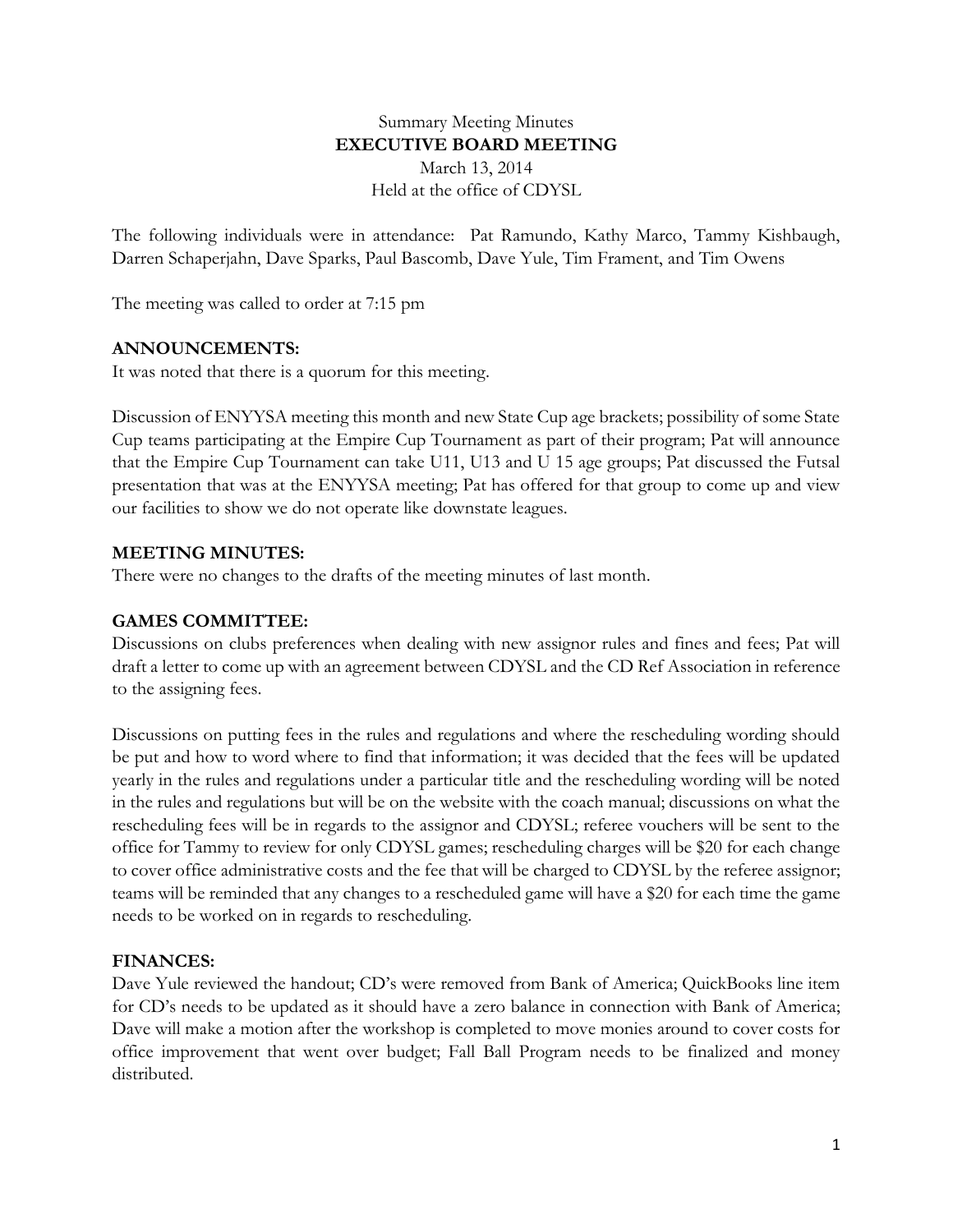#### **WEBSITE UPDATE:**

Kathy gave update on what is currently being worked on and future changes in some areas.

## **REGISTRATION:**

Most team registrations are in; Tammy is processing the work; some clubs have not sent in all of their team registrations; Henry Hudson was contacted to tell them to get the work in or they will be removed from the schedule; Questions asked if other teams are not in the office, Tammy did not have that information; Allyson marked what clubs did send their registration into the office but not sure what ones are not received yet  $\sim$  this needs to be determined.

## **NEW CLUB (MEMBERSHIP):**

Stateline United Soccer Club from Massachusetts inquired on how to become part of CDYSL, Tammy sent the information, haven't heard anything back as of today.

## **CLUBS IN BAD STANDINGS:**

#### **Procedures on Missed Board Meetings:**

Henry Hudson appealed the missed meetings fine; Appeal is denied, Tammy will notify the club; Discussions on whether clubs need to appear in front of the Executive Board if they miss two or more meetings; Decided that it is not worded in the Rules and Regulations that they need to be unless they are appealing the fine; Monument Soccer Club needs to be notified that they must attend all board meetings as they are within the time frame of traveling as several other clubs associated with CDYSL; their refund monies for team withdrawals will be returned at the end of the season as monies are being deducted from this refund for fines that they owe the office for current and future missed meetings.

## **WORKSHOP:**

#### **Update:**

Workshop is advertised and being finalized; Jeanne Gallagher's company will videotape the clinics; waivers must be signed by parents of minors before posting on website; all help is to arrive around 8:15 am and wear red.

#### **MISCELLANEOUS:**

There is nothing to report in this area.

# **OLD BUSINESS:**

#### **CLUB BUDDY SYSTEM:**

Pat stated that there is no club who attend the board meetings who are more than 1 hour and 20 minutes away. Some clubs can buddy up at meetings but not those who are local, more of the outlining clubs.

## **REPRESENTING MORE THAN ONE CLUB:**

Discussions of one individual representing more than one club; Tammy will contact each club for an updated contact list of their officers but especially the President, Registrar, CDYSL Representative and the Alternate CDYSL Representative.